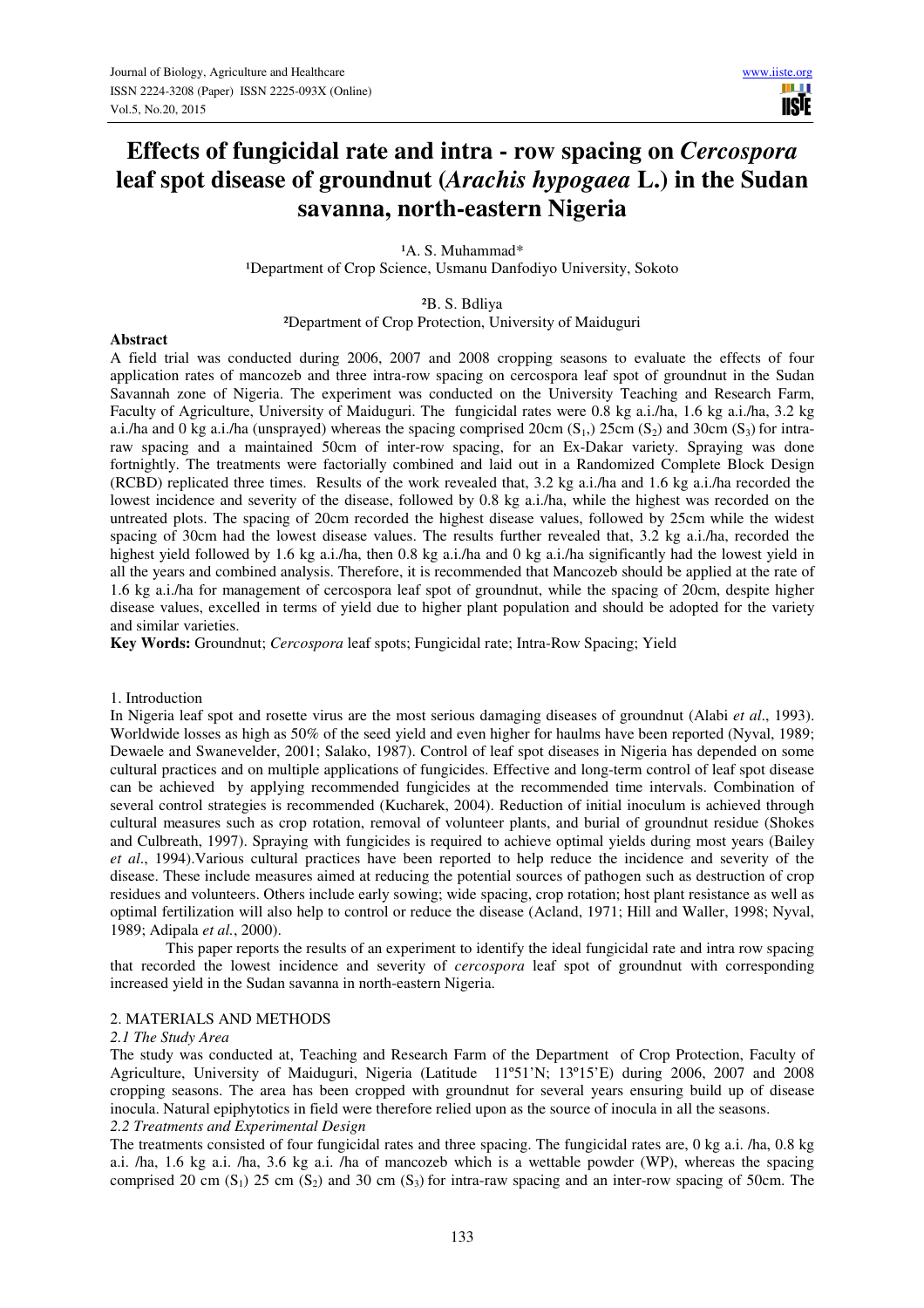treatments were factorially combined and laid out in a Randomized Complete Block Design (RCBD) replicated three times.

## *2.3 Cultural Practices*

The land was ploughed mechanically by tractor followed by leveling with hoe before laying out of plots. The seeds were dressed with seed dressing chemical, Aldrex - T before sowing. Sowing was done manually by hoe using dibbling method. Two seeds per hole were sown. The fertilizer applied was NPK (15:15:15) at the rate of 432g/plot at sowing. Weeding was done manually and hand pulling at three weeks and six weeks after sowing. *2.4 Data Collection* 

Twenty plants were selected randomly in each sub-plot for data collection on parameters such as, disease incidence, disease severity, number of pods per stand, pods weight, kernel and yield haulm.

Data on disease incidence was taken at 65 days after sowing and at harvest. The number of stands showing symptoms of the diseases in each sub-plot was counted and the percentage of disease incidence was computed.

Disease severity assessment was carried out using a scale of 1 to 9 (Subrahmanyam *et al.,* 1995). Twenty plants were selected at random which were observed and scored. Based on the extent of disease on each, a scale number was assigned.

## *2.5 Data Analysis*

The data collected were subjected to statistical analysis of variance (ANOVA) based on randomized complete block design and the difference between treatment means was determined using least significant difference (L.S.D) as described by Gomez and Gomez (1984).

## 3. RESULTS AND DISCUSSION

## *3.1 Disease Incidence*

The incidence of the diseases was found to be higher in the control than in the treated crops. At 65 days after sowing, groundnuts sprayed with fungicide at the rate of 3.2 kg a.i. /ha and 1.6 kg a.i. /ha recorded the lowest diseases incidence, followed by those sprayed at the rate of 0.8 kg a.i. /ha, while the highest was recorded in the untreated plots. This difference could be due to difference in intrinsic toxicity which is clearly reflected in the higher application rates. Earlier reports on efficiency of mancozeb on plant diseases corroborate the results of this work. On cucurbit crops, Patel and Patel (1980) found that chlorothalonil and mancozeb provided satisfactory control of downy mildew on muskmelon. Khalil *et al*. (1992) reported that copper oxychloride and mancozeb were effective for the control of the fungal diseases on muskmelon. From the results of the three years study incidence of *Cercospora* leaf spot of groundnut at 65 days after sowing was reduced by 42.25%, 32.58% and 17.84% as the result of spraying mancozeb at the rate of 3.2 kg a.i. /ha, 1.6 kg a.i. /ha and 0.8 kg a.i. /ha, respectively.

 Spacing significantly affected incidence of *Cercospora* leaf spots of groundnut. The closer spacing of 20 cm, which is equivalent to 100,000 stands per hectare of groundnut recorded the highest disease incidence, followed by 25 cm (80,000 stands/ha) while the widest spacing of 30 cm (66,666 stands/ha) had the lowest disease incidence at 65 days after sowing. This difference could be attributed to difference in plant population. The more densely populated groundnut canopy favours rapid spread of leaf spots because secondary infection tends to be higher due to modification of the microclimate making it more humid which favours rapid sporulation and thus faster infection of healthy stands closer to the primary infected stands. This result is in conformity with report by Fowler (1971), who stated that increase in plant population was found to be aggravating factor for *Cercospora* leaf spot of groundnut. It is also in line with FAO (1990) which suggested that closer spacing favours many airborne diseases because of high humidity of crop canopy and that leaf spot of groundnut is more in dense canopy.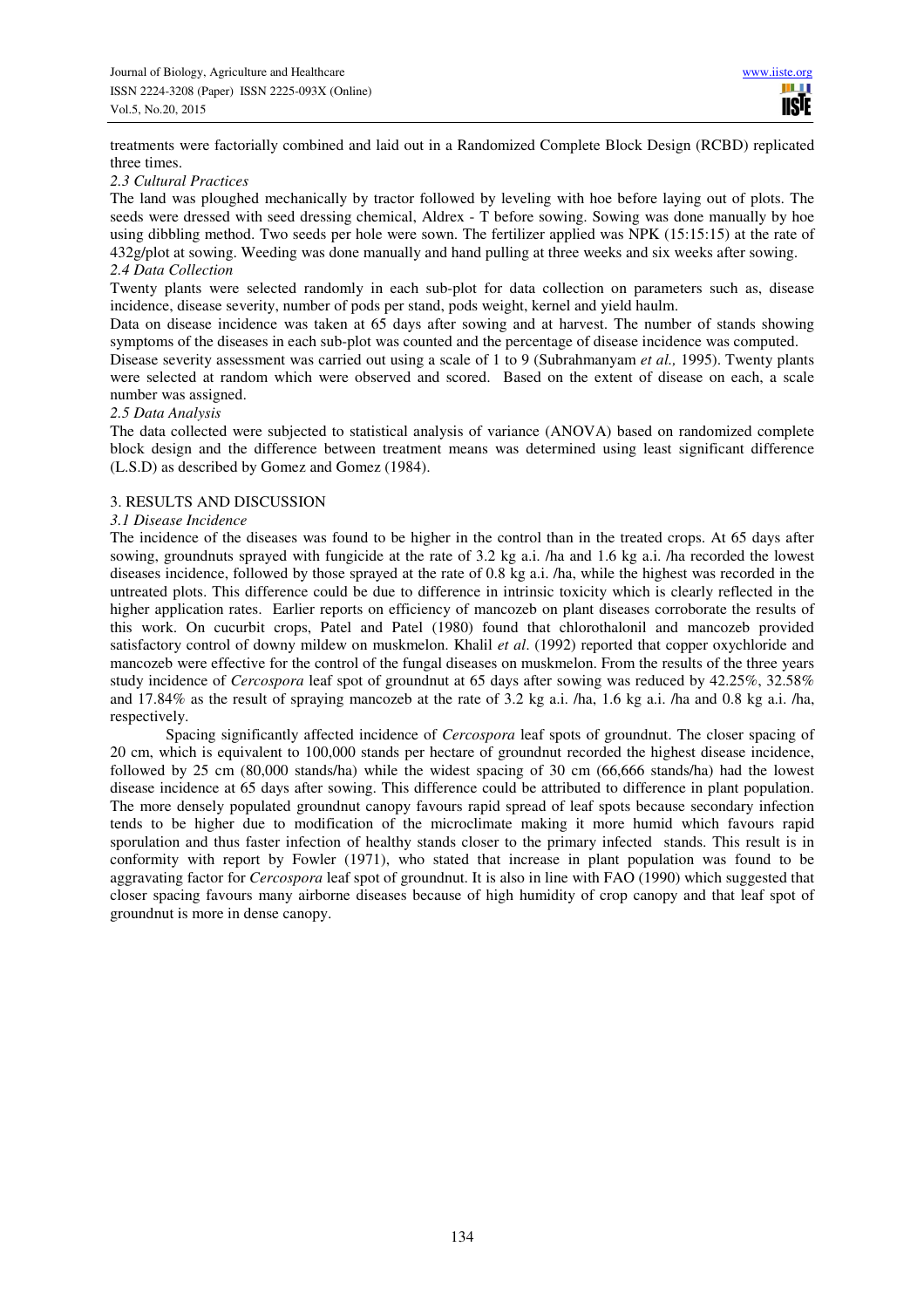|                                         | Incidence of <i>Cercospora</i> leaf spots at 65 DAS (%) |                                      |                       |                  |  |
|-----------------------------------------|---------------------------------------------------------|--------------------------------------|-----------------------|------------------|--|
| Treatment                               | 2006                                                    | 2007                                 | 2008                  | Combined         |  |
| Fungicidal rate (F)                     |                                                         |                                      |                       |                  |  |
| 3.2 kg a.i. /ha                         | $33.80^\circ$                                           | $36.68^{d}$                          | $38.70^{\circ}$       | $36.39^{d}$      |  |
| 1.6 kg a.i. /ha                         | $41.58^{bc}$                                            | $44.62^{\circ}$                      | $41.24^{\circ}$       | $42.48^{\circ}$  |  |
| $0.8$ kg a.i. /ha                       | $44.24^{ab}$                                            | $60.35^{b}$                          | $50.71^b$             | $51.77^b$        |  |
| $0$ kg a.i. /ha                         | $50.25^{\circ}$                                         | $75.29^{a}$                          | $63.47^{\rm a}$       | $63.01^a$        |  |
| $SE(\pm)$                               | 2.623                                                   | 1.109                                | 1.866                 | 0.816            |  |
| Spacing $(S)$                           |                                                         |                                      |                       |                  |  |
| $20 \text{ cm}$                         | $46.47^{\circ}$                                         | $58.92^{\rm a}$                      | $54.30^{\circ}$       | $53.23^{\rm a}$  |  |
| $25 \text{ cm}$                         | $41.11^{b}$                                             | $53.64^b$                            | $47.75^{b}$           | $47.50^{b}$      |  |
| $30 \text{ cm}$                         | $39.83^{b}$                                             | $50.14^{\circ}$                      | $43.55^{\circ}$       | $44.51^{\circ}$  |  |
| SE(t)                                   | 1.464                                                   | 0.981                                | 0.576                 | 0.614            |  |
| Interactions                            |                                                         |                                      |                       |                  |  |
| $F \times S$<br>$\cdot$ $\cdot$ $\cdot$ | <b>NS</b><br>$\sim$ $\sim$                              | <b>NS</b><br>$\sim$<br>$\sim$ $\sim$ | <b>NS</b><br>$\cdots$ | <b>NS</b><br>- - |  |

Table1: Effects of fungicidal rate and spacing on incidence (%) of *Cercospora* leaf spots at 65 Days after sowing

Means within same column followed by same letter(s) are not significantly different at 5% level of probability (DMRT) NS = Not significant; DAS = Days after sowing

## *3.2 Disease Severity*

The severity of *Cercospora* leaf spots varied among the fungicidal rates. This could be attributed to the difference in the toxicity level of the rates. At 65 days after sowing, 1.6 and 3.2 kg a.i. /ha rates had similar disease severity, while control recorded the highest disease severity, in all the years and in combined analysis. This difference in disease severity among the rates of mancozeb application might be attributed to the difference in toxicity levels of the three rates which is determined by the amount of active ingredient of the fungicide applied per unit area. Patel and Patel (1980) found that chlorothalonil and mancozeb provided satisfactory control of downy mildew on muskmelon. Fungicidal rates of 0.8 kg a.i. /ha, 1.6 kg a.i. /ha and 3.2 kg a.i. /ha reduced the severity of *Cercospora* leaf spots by 16.84%, 31.02%, 32.83% at 65 days after sowing. The use of mancozeb (Dithane M-45) for the control of *Cercospora* leaf spot in Nigeria has been documented (RMRDC, 2004; Fowler and MacDonald, 1981).

 The severity of *Cercospora* leaf spots also varied among the three spacing, with 20 cm recording the highest and 30 cm recording the lowest at 65 days after sowing in all the years and their combined analysis. This variation could be attributed to difference in plant population of the three spacing. Higher plant population is known to alter the microclimate, making it favourable to fungal disease outbreak and rapid spread leading to epidemic. These results are in line with the report of Pande and Narayana Rao (2002). According to them, the severities of leaf spots and rust diseases were significantly higher at higher plant densities than at lower plant densities in all the cultivars tested. However, contrary to these results, Yayock (1981) reported that the early maturing cultivar "Spanish 205" showed less late leaf spots severity in higher plant densities than in lower densities. But more recently, Ihejirika *et al*. (2006) attributed the higher disease severities of the higher population densities of groundnut to the high competition for soil nutrient leading to nutrient deficiency situation, resulting in quick reaction to disease infection and symptom manifestation.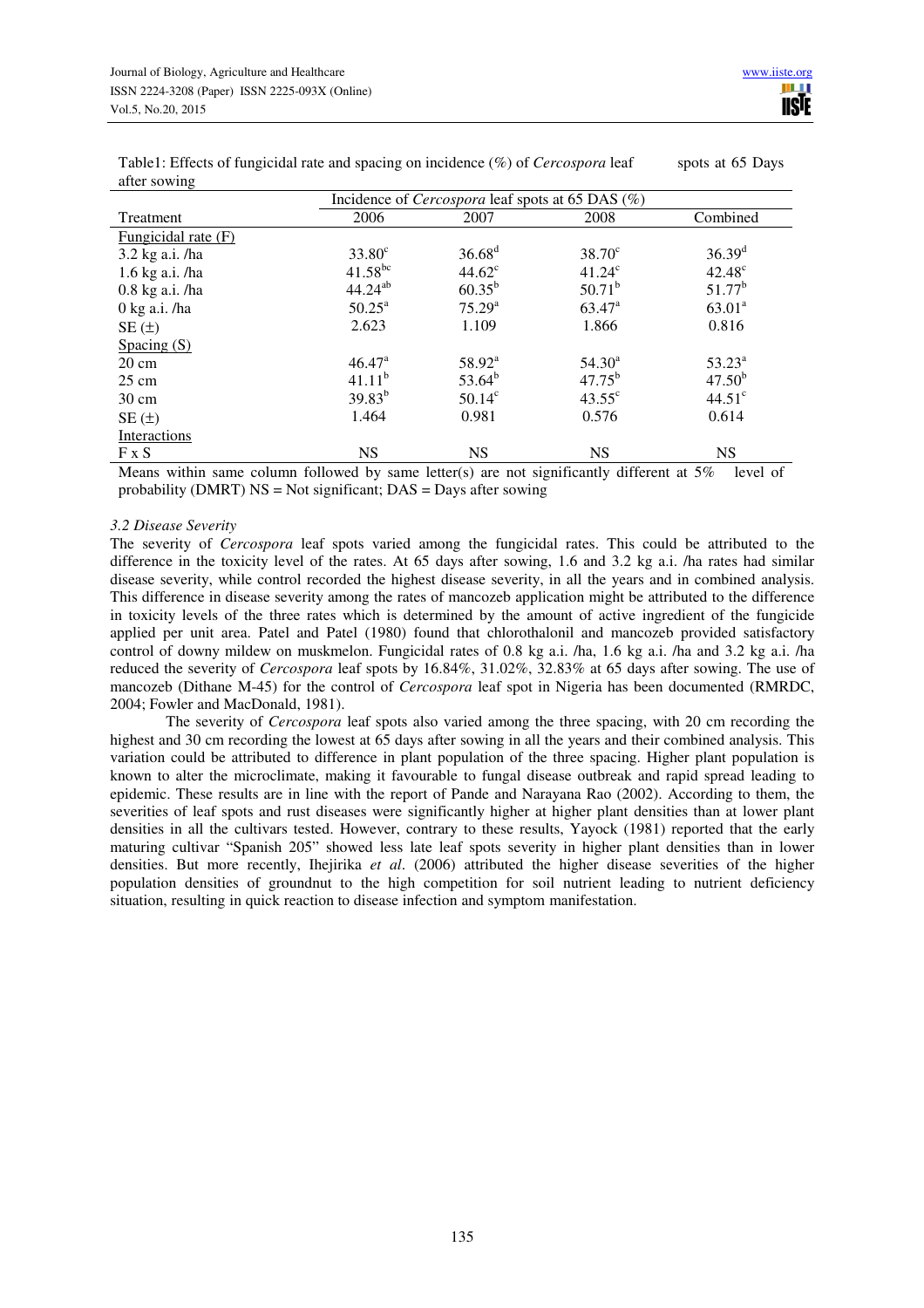| Table 2: Effect of fungicidal rate and spacing on severity $(\%)$ of <i>Cercospora</i> leaf spots of groundnut at |  |
|-------------------------------------------------------------------------------------------------------------------|--|
| 65 DAS during the 2006, 2007, 2008 rainy seasons and the combined analysis                                        |  |

|                                                                                                    | Severity of <i>Cercospora</i> leaf spots at 65 DAS (%) |                 |                    |                 |  |
|----------------------------------------------------------------------------------------------------|--------------------------------------------------------|-----------------|--------------------|-----------------|--|
| Treatment                                                                                          | 2006                                                   | 2007            | 2008               | Combined        |  |
| Fungicidal rate (F)                                                                                |                                                        |                 |                    |                 |  |
| 3.2 kg a.i. /ha                                                                                    | $27.03^{\circ}$                                        | $32.20^{\circ}$ | $31.95^{\circ}$    | $30.40^{\circ}$ |  |
| 1.6 kg a.i. /ha                                                                                    | $28.93^{\circ}$                                        | $31.15^{\circ}$ | $33.58^{\circ}$    | $31.22^{\circ}$ |  |
| $0.8$ kg a.i. /ha                                                                                  | $34.87^{b}$                                            | $38.55^{b}$     | $39.53^{b}$        | $37.64^b$       |  |
| $0 \text{ kg a.i.}/ha$                                                                             | 40.09 <sup>a</sup>                                     | $47.15^a$       | $48.52^{\rm a}$    | $45.26^a$       |  |
| SE(±)                                                                                              | 1.206                                                  | 1.105           | 1.4343             | 1.2480          |  |
| Spacing $(S)$                                                                                      |                                                        |                 |                    |                 |  |
| $20 \text{ cm}$                                                                                    | $35.53^{\degree}$                                      | $39.80^a$       | 41.02 <sup>a</sup> | $38.78^{\rm a}$ |  |
| $25 \text{ cm}$                                                                                    | $32.69^b$                                              | $37.51^b$       | $38.64^{b}$        | $36.28^{b}$     |  |
| $30 \text{ cm}$                                                                                    | $29.97^{\circ}$                                        | $34.49^{\circ}$ | $35.53^{\circ}$    | $33.33^{\circ}$ |  |
| SE(±)                                                                                              | 0.497                                                  | 0.328           | 0.5993             | 0.4750          |  |
| <b>Interactions</b>                                                                                |                                                        |                 |                    |                 |  |
| F X S                                                                                              | <b>NS</b>                                              | <b>NS</b>       | <b>NS</b>          | <b>NS</b>       |  |
| Magno within came aslumn followed by some letter(a) are not constituently different of 50 lavel of |                                                        |                 |                    |                 |  |

Means within same column followed by same letter(s) are not significantly different at  $5\%$  level of probability according to Duncan Multiple Range Test (DMRT). NS = Not significant; DAS = Days after sowing

# *3.3 Number of Pods per Stand*

 Number of pods per stand was significantly affected by fungicidal rate in all the years and in combined analysis. The results revealed that, the control significantly had the lowest number of pods per stand. Spraying Mancozeb at the rate of 0.8 kg a.i. /ha resulted in a significant increase in the number of pods in 2006, 2007 and in combined analysis, with the exception of 2008. When the rate was doubled to 1.6 kg a.i. /ha, the number of pods significantly increased in all the years and in combined analysis. But when the rate was increased to 3.2 kg a.i. /ha, no further significant increase in the number of pods per stand was recorded in all the years and in combined analysis. This could be due the lower disease incidence and severity recorded as a result of application of mancozeb compared to the untreated crops. The application of mancozeb resulted in pod yield increase from 10.12% to 29.07%, 22.22% to 63.51% and 5.33% to 34.02% in 2006, 2007 and 2008 rainy seasons respectively. These results agree with the findings of Naab *et al*. (2005) who reported that application of foliar sprays of fungicide in Ghana was effective in controlling *Cercospora* leaf spot and improved groundnut biomass and pod yield by 39% and 75% respectively when averaged across cultivars and years. In Nigeria, Salako (1985) investigated the application of a range of fungicides for disease control in groundnut and reported a yield increase of 132 – 286% over unsprayed plots depending on the fungicide used.

 The mean number of pods per stand was significantly higher in intra-row spacing of 30 cm than in 25 cm and 20 cm. It was also higher in 25 cm spacing than in 20 cm. This difference in number of pods per stand among the spacing could be attributed to difference in disease incidence and severity recorded by the individual spacing. Closer spacing had higher plant population per unit area (density) which resulted in severely infected plants that yielded lower number of pods per stand than the less severely infected plants of the wider spacing. These findings are in line with the findings of Ihejirika *et al*. (2006) who reported that 20x20 cm spacing had higher number of pods per stand than 10x10cm spacing. The report by Elad *et al*. (1982) that, pod and total weight per plant were larger with wider in-row and between-row spacing; however, pod yield and plant weight per hectare were greater with close in-row and between-row spacing further corroborates the findings of this study.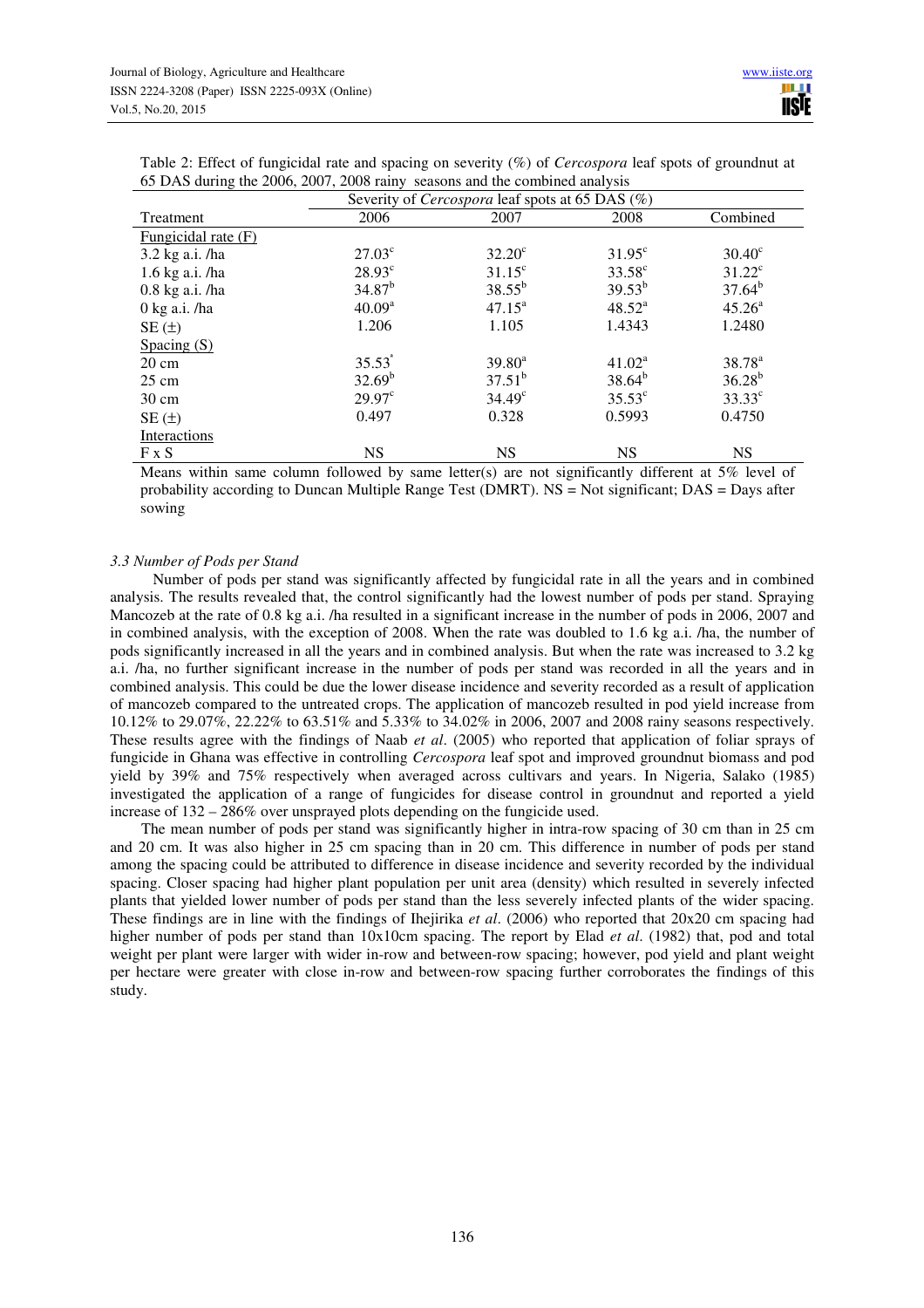|                       |                 | Number of pods per stand |                    |                 |  |  |
|-----------------------|-----------------|--------------------------|--------------------|-----------------|--|--|
| Treatment             | 2006            | 2007                     | 2008               | Combined        |  |  |
| Fungicidal rate $(F)$ |                 |                          |                    |                 |  |  |
| 3.2 kg a.i. /ha       | $36.85^{\rm a}$ | $30.02^a$                | $35.93^{a}$        | $34.26^{\circ}$ |  |  |
| 1.6 kg a.i. /ha       | $34.92^{\rm a}$ | $30.41^a$                | $35.68^{a}$        | $33.67^{\circ}$ |  |  |
| $0.8$ kg a.i. /ha     | $31.44^{b}$     | $22.44^{b}$              | $28.24^{b}$        | $27.37^{b}$     |  |  |
| $0$ kg a.i. /ha       | $28.55^{\circ}$ | $18.36^{\circ}$          | $36.81^\circ$      | $24.57^{\circ}$ |  |  |
| SE(±)                 | 1.005           | 1.205                    | 1.587              | 8.248           |  |  |
| Spacing $(S)$         |                 |                          |                    |                 |  |  |
| $20 \text{ cm}$       | 33.83           | $23.55^{b}$              | $29.40^{\circ}$    | $28.38^{\circ}$ |  |  |
| $25 \text{ cm}$       | 32.80           | $24.52^{b}$              | $31.56^{b}$        | $29.63^{b}$     |  |  |
| $30 \text{ cm}$       | 32.19           | $27.84^{\rm a}$          | 34.03 <sup>a</sup> | $31.90^a$       |  |  |
| SE(±)                 | 0.562           | 0.603                    | 0.563              | 0.371           |  |  |
| Interaction           |                 |                          |                    |                 |  |  |
| $F \times S$          | <b>NS</b>       | <b>NS</b>                | <b>NS</b>          | *               |  |  |

|  |  | Table 3: Effects of variety, fungicidal rate and spacing on number of pods per stand |  |
|--|--|--------------------------------------------------------------------------------------|--|
|  |  |                                                                                      |  |

Means within same column followed by same letter(s) are not significantly different at 5% level of probability according to Duncan Multiple Range Test (DMRT). NS = Not significant; DAS = Days after sowing



Figure 1: Interaction between fungicidal rate and spacing on number of pods per stand of groundnut in the combined analysis

## *3.4 Pods Yield*

 Pod yield varied among the fungicidal rates in all the years and in combined analysis. The highest pod yield was recorded by application of 1.6 and 3.2 kg a.i. /ha rates in the 2006, 2007 and 2008 rainy seasons, but in the combined analysis, 3.2 kg a.i. /ha rate significantly had the highest pod yield. The pod yield decreased with decrease in application rate of the fungicide mancozeb. The lowest pod yield thus was consistently recorded by the untreated control. Pod yield increased by 8.4 to 63.7%, 18.5 to 61% and 24.5 to 52.8% in the 2006, 2007 and 2008 rainy seasons respectively as a result of Mancozeb application at the rate of  $0.8 - 3.2$  kg a.i. /ha. This could be attributed to the efficacy of mancozeb in reducing the incidence and severity of *Cercospora* leaf spot disease of groundnut. Efficacy of fungicides in controlling *Cercospora* leaf spot of groundnut has been reported (Naab *et al*., 2005).

 Pod yield was significantly higher in 20 cm intra-row spacing than the remaining spacing. On the other hand, 25 cm recorded pod yield significantly higher than the 30 cm spacing. This might be due to the difference in plant population at the spacing. Spacing 20x50cm gives a population of 100,000 plants per hectare, 25x50 gives 80,000 plants per hectare while 30x50cm gives a population density of 66,666 plants per hectare. This result strongly confirmed the findings of Elad *et al*. (1982) that pod and total weight per plant were higher with wider intra and inter-row spacing; however, pod yield and plant weight per hectare were greater with close intra and inter-row spacing. These results confirmed that optimum population per unit area is required to harvest the maximum pod yield and the same result is obtained in the present investigation also. The reduction in pod yield in wide row spacing might be due to the lower plant population per unit area (Kalra *et al*., 1984).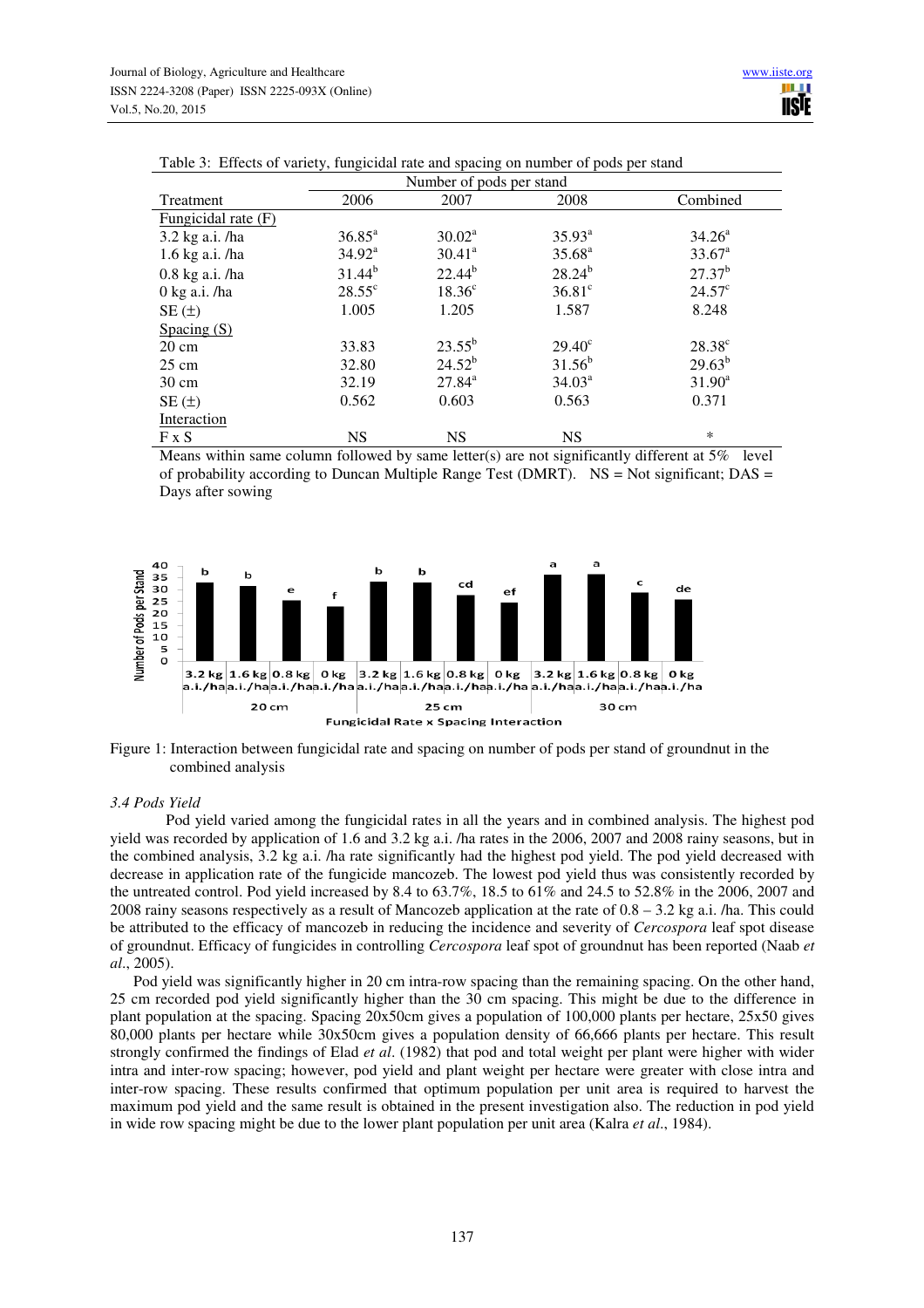| groundmut           |                     |                     |                  |                  |
|---------------------|---------------------|---------------------|------------------|------------------|
|                     |                     | Pod Weight (kg/ha)  |                  |                  |
| Treatment           | 2006                | 2007                | 2008             | Combined         |
| Variety (V)         |                     |                     |                  |                  |
| Ex-Dakar            | 2042.1              | 1639.3              | 2163.7           | 1948.4           |
| <b>RRB</b>          | 2321.3              | 1696.7              | 2373.9           | 2130.6           |
| <b>ICGV-86024</b>   | 2392.3              | 1605.4              | 2284.9           | 2103.5           |
| SE(±)               | 78.98               | 76.99               | 139.10           | 73.82            |
| Fungicidal rate (F) |                     |                     |                  |                  |
| 3.2 kg a.i. /ha     | 2864.8 <sup>a</sup> | $2014.6^{\circ}$    | $2634.9^{\rm a}$ | $2504.8^{\rm a}$ |
| 1.6 kg a.i. /ha     | $2536.4^a$          | $1844.8^{a}$        | $2589.2^a$       | $2323.5^{b}$     |
| 0.8 kg a.i. /ha     | $1893.7^{b}$        | $1479.8^{b}$        | $2147.6^{b}$     | $1840.4^{\circ}$ |
| $0$ kg a.i. /ha     | 1749.7 <sup>b</sup> | $1249.3^{b}$        | $1724.6^{\circ}$ | $1574.5^d$       |
| SE(±)               | 164.10              | 112.65              | 109.32           | 65.78            |
| Spacing $(S)$       |                     |                     |                  |                  |
| $20 \text{ cm}$     | $2638.9^{a}$        | $1959.6^{\text{a}}$ | $2716.5^a$       | $2438.3^{\circ}$ |
| $25 \text{ cm}$     | $2205.6^{b}$        | $1626.0^{b}$        | $2258.5^{b}$     | $2030.0^{b}$     |
| $30 \text{ cm}$     | $1939.0^{\circ}$    | $1355.7^{\circ}$    | $1847.4^{\circ}$ | $1740.0^{\circ}$ |
| SE(t)               | 117.97              | 64.85               | 71.65            | 48.21            |
| Interaction         |                     |                     |                  |                  |
| F X S               | <b>NS</b>           | <b>NS</b>           | <b>NS</b>        | $\ast$           |

Table 4: Effects of fungicidal rate and spacing on pods weight (kg/ha) of groundnut

Means within same column followed by same letter(s) are not significantly different at 5% level of probability according to Duncan Multiple Range Test (DMRT). NS = Not significant; DAS = Days after sowing



Figure 2: Interaction between fungicidal rate and spacing on pod weight (Kg/ha) in the combined analysis

## *3.5 100-Seed Weight*

 Fungicidal rate significantly (P≤0.05) affected hundred seed weight in all the years and combined analysis. In all the years and in combined analysis, 0 kg a.i. /ha significantly had the lowest seed weight. Application of Mancozeb at the rate of 0.8 kg a.i. /ha did not cause significant increase in the seed weight except in the combined analysis. On the other hand, increase in the application rate of Mancozeb to 1.6 kg a.i. /ha caused significant increase in the seed weight in all the years and in combined analysis. The seed weight did not change significantly as a result of doubling the rate to 3.2 kg a.i. /ha in all the years and in combined analysis. Similarly, Bdliya and Alkali (2008) reported that, three sprays of neem seed and garlic clove extracts gave the highest 100 seed weight while the lowest seed weight was recorded in the control. They attributed this to the reduced disease incidence and severity. Severe leaf spots might interfere with the photosynthetic processes reducing the amount of assimilate and hence the reduced seed weight. Thomas *et al*. (1996) also reported that severe foliar infection during grain filling reduces grain weight. Generally, Mancozeb application caused production of heavier seeds in 2006, followed by 2008 while the seeds were less heavy in 2007.

 Spacing also had significant effect on hundred seed weight in all the years and in combined analysis. In 2006 and 2007, 30 cm produced the heaviest seeds, though similar to those obtained at 25 cm. The less heavy seeds were obtained at 20 cm, though similar to those produced at 25 cm. In 2008 and in combined analysis, 30 cm had seeds heavier than those at 25 cm and 20 cm whose seeds weight were similar. This could be attributed to the higher disease incidence and severity as well as higher plant competition for nutrients, space and moisture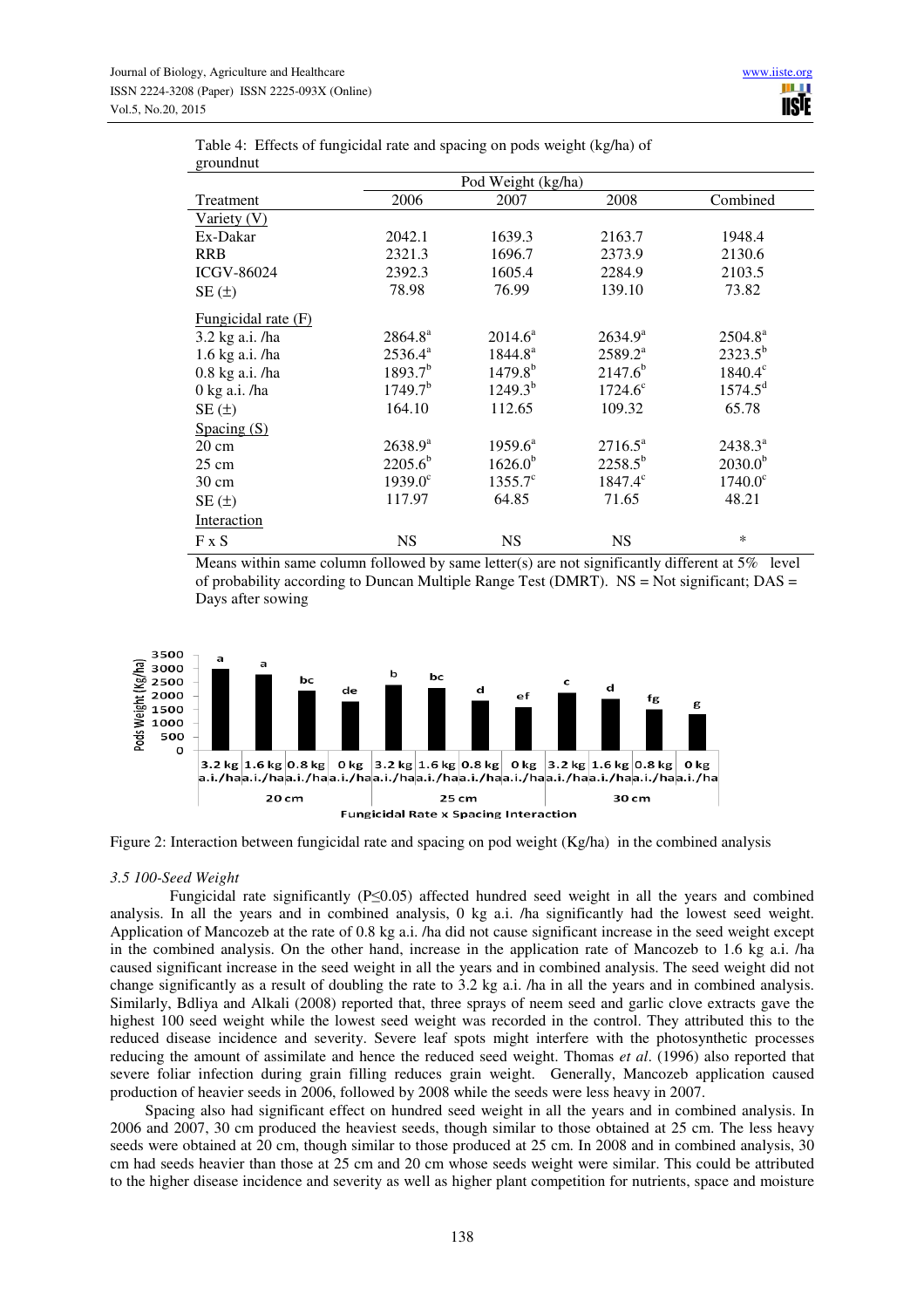recorded by 20 cm spacing than the other spacings. These results agree with those of Zarafi and Emechebe (2006) where one thousand grain-weight increased with increase in intra-row spacing. On the contrary, Chandrasekaran *et al*. (2007) reported that, influence of spacing on 100-kernel weight was not significant.

| Table 6: Effects of variety, fungicidal rate and spacing on 100 seed weight (g) of groundnut |  |
|----------------------------------------------------------------------------------------------|--|
|----------------------------------------------------------------------------------------------|--|

|                               | 100 Seed Weight $(g)$ |                 |             |                    |  |
|-------------------------------|-----------------------|-----------------|-------------|--------------------|--|
| Treatment                     | 2006                  | 2007            | 2008        | Combined           |  |
| Fungicidal rate (F)           |                       |                 |             |                    |  |
| 3.2 kg a.i. /ha               | $38.51^a$             | $34.67^{\circ}$ | $35.92^a$   | $36.34^{a}$        |  |
| 1.6 kg a.i. /ha               | $38.31^{a}$           | $34.55^{\circ}$ | $35.86^{a}$ | 36.26 <sup>a</sup> |  |
| $0.8$ kg a.i. /ha             | $37.15^{b}$           | $30.69^b$       | $31.65^b$   | $33.17^{b}$        |  |
| $0 \text{ kg a.i.}/\text{ha}$ | $33.81^{b}$           | $28.98^{b}$     | $29.02^{b}$ | $30.61^\circ$      |  |
| $SE(\pm)$                     | 0.632                 | 1.036           | 0.860       | 0.724              |  |
| Spacing $(S)$                 |                       |                 |             |                    |  |
| $20 \text{ cm}$               | $36.23^{b}$           | $31.59^{b}$     | $32.82^{b}$ | $33.55^{b}$        |  |
| $25 \text{ cm}$               | $36.78^{ab}$          | $32.16^{ab}$    | $32.68^{b}$ | $33.87^b$          |  |
| $30 \text{ cm}$               | $37.82^a$             | $32.93^a$       | $33.84^{a}$ | $34.86^a$          |  |
| $SE(\pm)$                     | 0.610                 | 0.492           | 0.505       | 0.377              |  |
| Interaction                   |                       |                 |             |                    |  |
| $F \times S$                  | <b>NS</b>             | <b>NS</b>       | NS          | NS                 |  |

Means within same column followed by same letter(s) are not significantly different at 5% level of probability according to Duncan Multiple Range Test (DMRT). NS = Not significant; DAS = Days after sowing

## *3.6 Seed Yield*

Seed yield varied among the fungicidal rates in all the years and combined analysis. The highest seed yield was recorded at 1.6 and 3.2 kg a.i. /ha rates in all the years and in the combined analysis. The seed yield decreased with decrease in application rate of the fungicide Mancozeb. The lowest seed yield thus was consistently recorded by the control. Seed yield increased by 20.7 – 56.7%, 20.1 – 60.2% and 34.1 – 77.5% in the 2006, 2007 and 2008 rainy seasons respectively, as a result of Mancozeb application at the rate of 0.8 – 3.2 kg a.i. /ha. This could be attributed to the difference in efficacy of the three application rates in reducing the incidence and severity of the disease. Efficacy of fungicides on *Cercospora* leaf spot of groundnut has been reported (Naab *et al*., 2005; Fowler and MacDonald, 1981). Contrastingly, Mathivanan and Prabavathy (2007) reported that, though spraying of carbendazim and mancozeb individually reduced *Alternaria* leaf blight of sunflower; it was not statistically significant when compared with unsprayed control.

 Seed yield was significantly higher in 20 cm intra-row spacing than the remaining spacings. On the other hand, 25 cm recorded seed yield significantly higher than the 30 cm spacing. This might be due to the difference in plant population at the different spacings. Spacing 20x50cm gives a population of 100,000 plants per hectare, 25x50 gave 80,000 plants per hectare while 30x50cm gives a population density of 66,666 plants per hectare. This result strongly confirmed the findings of Burke (1965) who observed that wide spaced plants had larger individual plant yield than closer spaced plants, but yield per unit area was seldom increased by wide spacing. On the contrary, Ihejirika (2010) reported that, 250 000 plants/ha recorded the lowest leaf spot disease severity and highest seed yield (t/ha), while 444,444 plants/ha recorded the highest leaf spot disease severity, highest stalk yield but lower seed yield in 2003 and 2004 respectively. This explains that, diminishing returns sets in and limits the use of plant population density to increase seed yield at a particular point.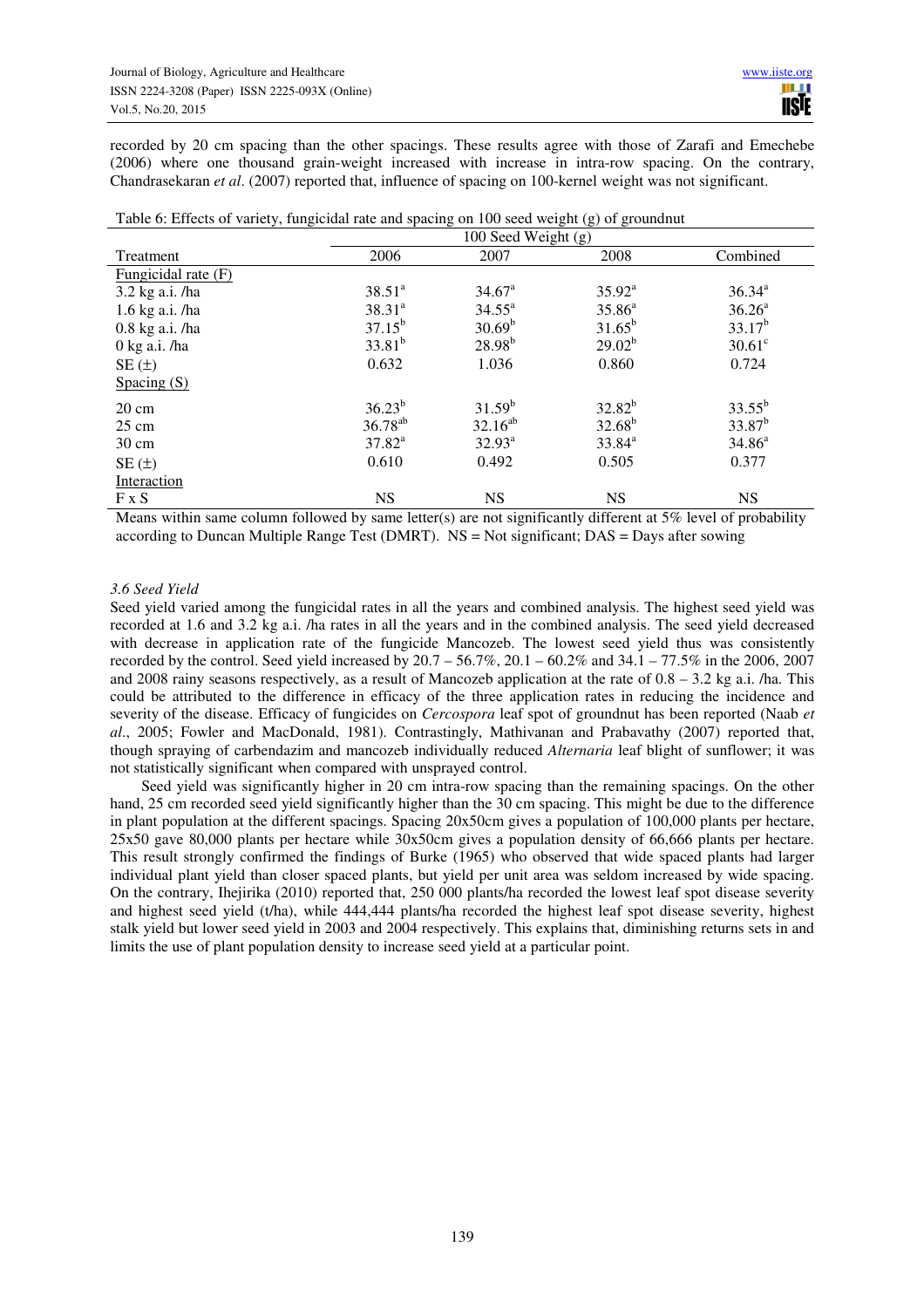|                        | Seed Yield (kg/ha)  |                     |                  |                     |  |
|------------------------|---------------------|---------------------|------------------|---------------------|--|
| Treatment              | 2006                | 2007                | 2008             | Combined            |  |
| Fungicidal rate $(F)$  |                     |                     |                  |                     |  |
| 3.2 kg a.i. /ha        | $1819.1^a$          | $1375.3^a$          | $1772.8^a$       | 1655.7 <sup>a</sup> |  |
| 1.6 kg a.i. /ha        | $1841.7^{\circ}$    | $1370.6^a$          | $1760.3^a$       | $1657.6^a$          |  |
| $0.8$ kg a.i. /ha      | $1418.9^{b}$        | $1030.4^{b}$        | $1339.3^{b}$     | $1262.8^{b}$        |  |
| $0 \text{ kg a.i.}/ha$ | $1175.1^{\circ}$    | $858.4^{b}$         | $998.9^{\circ}$  | $1010.8^{\circ}$    |  |
| $SE(\pm)$              | 82.793              | 90.258              | 54.83            | 36.66               |  |
| Spacing $(S)$          |                     |                     |                  |                     |  |
| $20 \text{ cm}$        | 1858.8 <sup>a</sup> | $1419.3^a$          | $1771.3^a$       | $1683.1^{a}$        |  |
| $25 \text{ cm}$        | $1525.2^{b}$        | 1141.7 <sup>b</sup> | $1456.5^{b}$     | $1374.5^{b}$        |  |
| $30 \text{ cm}$        | $1307.1^{\circ}$    | $914.9^{\circ}$     | $1175.7^{\circ}$ | $1132.6^{\circ}$    |  |
| $SE(\pm)$              | 72.383              | 49.891              | 27.28            | 22.56               |  |
| Interaction            |                     |                     |                  |                     |  |
| $F \times S$           | *                   | <b>NS</b>           | **               | **                  |  |

| Table 7: Effects of variety, fungicidal rate and spacing on seed yield (kg/ha) of groundnut |  |
|---------------------------------------------------------------------------------------------|--|
|                                                                                             |  |

Means within same column followed by same letter(s) are not significantly different at 5% level of probability according to Duncan Multiple Range Test (DMRT). NS = Not significant; DAS = Days after sowing, \*\* and \*  $=$  Highly Significant at 1% and Significant at 5% levels of probability



Figure 3: Interaction between fungicidal rate and spacing on seed yield (Kg/ha) of groundnut during the 2006 rainy season



Figure 4: Interaction between fungicidal rate and spacing on seed yield (Kg/ha) of groundnut during the 2008 rainy season



Figure 5: Interaction between fungicidal rate and spacing on seed yield (Kg/ha) of groundnut in the combined analysis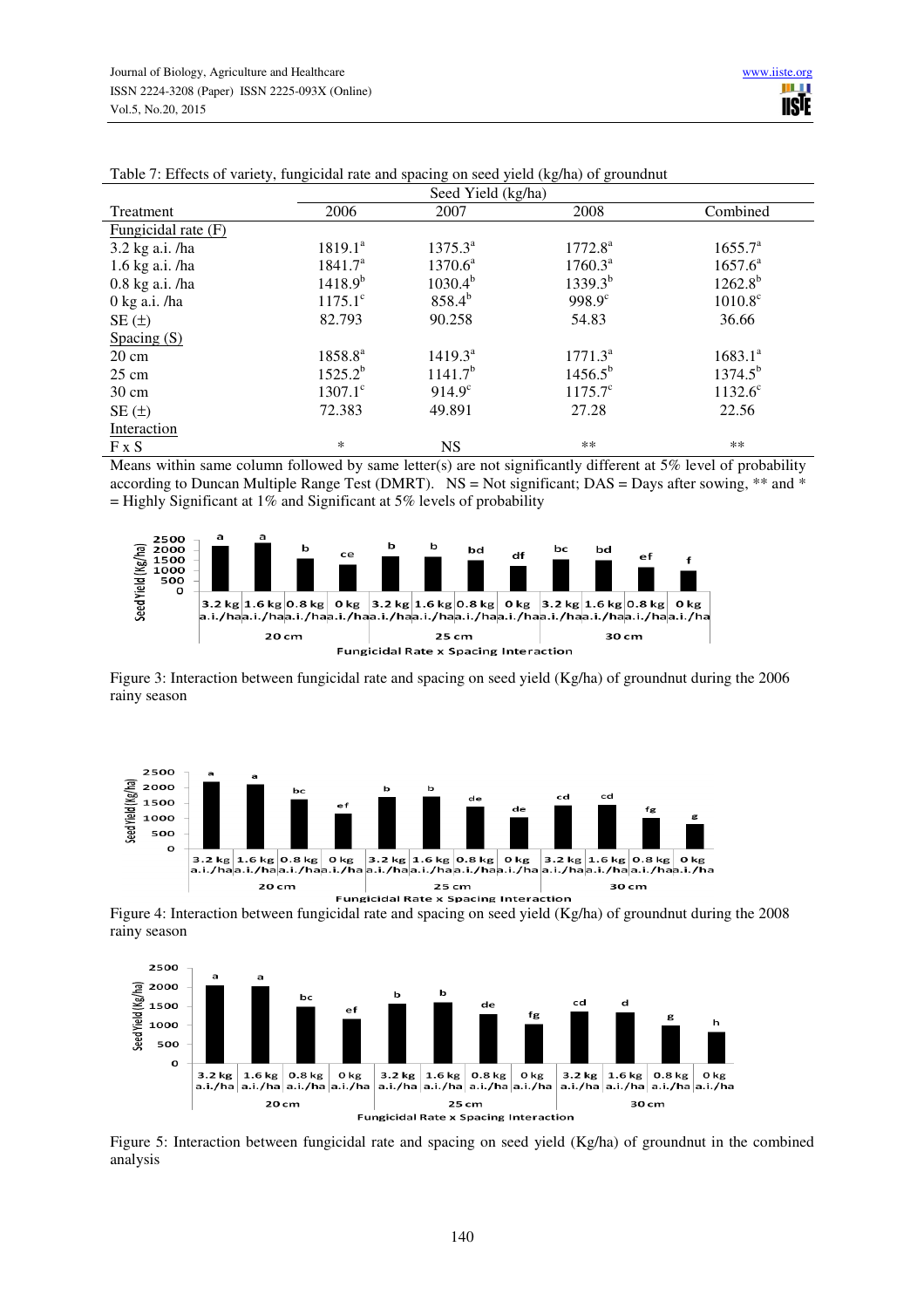# *3.7 Haulm Yield*

 Fungicidal rates of 0 kg a.i. /ha and 0.8 kg a.i. /ha had similar haulm yield. The yield significantly increased due to spraying Mancozeb at the rate of 1.6 kg a.i. /ha. Increasing the rate to 3.2 kg a.i. /ha did not significantly increase the haulm yield. This agrees closely with Bdliya and Gwio-Kura (2007) *w*ho reported that all the fungicides increased haulm weight over the control; the highest haulm yield was obtained following the application of Bentex T and Benlate 50 WP. This might be due to the effective control of the *Cercospora* leaf spot by the two fungicides.

 In 2006 and 2008, 20 cm and 25 cm had similar haulm yields that were significantly higher than that of 30 cm. In 2007 and in combined analysis, 20 cm significantly recorded higher haulm yield than 25 cm. On the other hand 25 cm also had significantly (P≤0.05) higher haulm yield than that of 30 cm spacing. The difference could be due to differences in plant populations at the three spacing. The result agrees with Pande and. Narayana Rao (2002) who reported that, haulm yields were significantly low in lower plant densities than in higher plant densities in all the cultivars irrespective of fungicide application. Haulm yields increased as the plant densities increased in all the cultivars in both sprayed and unsprayed plots. Haulm yield was generally higher in 2007 than in 2006 and 2008.

| Table 8: Effects of variety, fungicidal rate and spacing on haulm yield (kg/ha) |                     |                     |                     |                     |  |  |
|---------------------------------------------------------------------------------|---------------------|---------------------|---------------------|---------------------|--|--|
|                                                                                 | Haulm Yield (kg/ha) |                     |                     |                     |  |  |
| <b>Treatment</b>                                                                | 2006                | 2007                | 2008                | Combined            |  |  |
| Fungicidal rate (F)                                                             |                     |                     |                     |                     |  |  |
| 4 a.i. kg/ha                                                                    | $4523.4^{\circ}$    | 6253.3a             | 4275.1              | 4945.2              |  |  |
| $2$ a.i. kg/ha                                                                  | $4342.2^{\rm a}$    | 5780.4 <sup>a</sup> | 4240.0              | 4827.8              |  |  |
| 1 a.i. kg/ha                                                                    | $4202.8^{b}$        | $4288.9^{b}$        | 4179.4              | 3740.4              |  |  |
| $0$ a.i. kg/ha                                                                  | $3246.3^{b}$        | $3507.4^{b}$        | 3686.0              | 3995.1              |  |  |
| SE(t)                                                                           | 288.82              | 389.73              | 213.04              | 232.25              |  |  |
| Spacing $(S)$                                                                   |                     |                     |                     |                     |  |  |
| $20 \text{ cm}$                                                                 | $4316.4^a$          | $5624.8^{\circ}$    | $4377.3^{\circ}$    | 4772.8 <sup>a</sup> |  |  |
| $25 \text{ cm}$                                                                 | $4311.4^a$          | $4937.2^{b}$        | 4184.7 <sup>a</sup> | $4477.8^{b}$        |  |  |
| $30 \text{ cm}$                                                                 | $3608.3^{b}$        | $4310.6^{\circ}$    | $3723.5^{b}$        | $3880.0^{\circ}$    |  |  |
| SE(±)                                                                           | 248.77              | 126.47              | 214.11              | 96.48               |  |  |

F x S NS NS NS NS NS NS Means within same column followed by same letter(s) are not significantly different at 5% level of probability according to Duncan Multiple Range Test (DMRT).  $NS = Not$  significant; DAS = Days after sowing

## 4. CONCLUSION AND RECOMMENDATION

## *4.1 Conclusion*

Interaction

Conclusion can be drawn from that the results of this study have clearly demonstrated the benefits derivable from fungicidal control of *cercospora* leaf spot in the Sudan savanna of Nigeria. The results have also demonstrated the superiority of 1.6 kg a.i. /ha rate of mancozeb over the other rates in controlling the disease. It can also be concluded that 20 cm intra-row spacing outperformed the other spacing used in the study in terms of yield despite the higher disease values recorded. Lastly, the interactions between 1.6 kg a.i. /ha and 20 cm spacing appeared very promising.

# *4.2 Recommendations*

For any groundnut variety used by farmers in the study area and other similar Agro-ecological zone where *cercospora* leaf spot constitutes a problem to groundnut production, it could be treated with 1.6 kg a.i. /ha of fungicide mancozeb and sown at 20 cm apart within the row and 50 cm between the rows.

# REFERENCES

- Acland, J. D. (1971). East African Crops: An Introduction to the Production of Field and Plantation Crops in Kenya, Tanzania and Uganda. Longman Group Publishers Ltd. Pp. 118-123.
- Adipala, E. Kyamanywa, S., Epieru, G., Makantus C., Warren H., Wilson H., Erbang, M. (2000). Integrated Management of Groundnut Insect Pest and Diseases: Seven Annual Report of the Integrated Pest Management Collaborative Research Support Programme(I.P.M.C.R.S.P).Uganda *http://www.ag.vt.edu./:pmcrsp/annrepts/annre/aro/uganda\_ab.htm*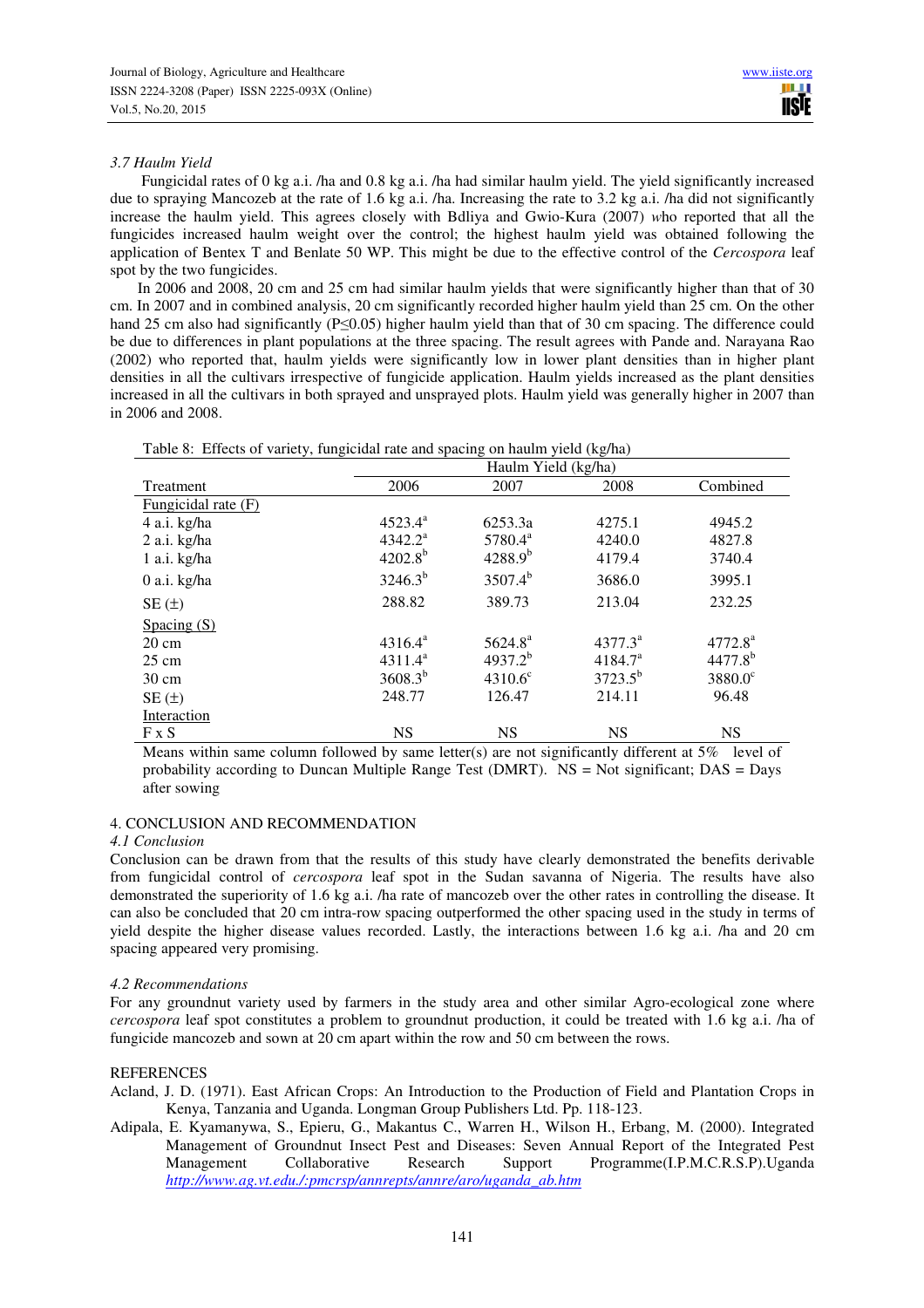- Alabi, O., Olorunju, P.E., Misari, S.M., and Boye-Goni, S.R. (1993). Management of groundnut foliar diseases in Samaru, Northern Nigeria In: Summary Proceedings of the Third ICRISAT Regional Groundnut Meeting for West Africa W.F. Ntare, and J.H.Williams (eds.) 35 – 36pp.
- Bdliya, B. S. and Alkali, G. (2008). Efficacy of some plant extracts in the management of *Cercospora* leaf spot of groundnut in the Sudan savanna of Nigeria, *Archives of Phytopathology And Plant Protection*, 43: 5, 507 – 518.
- Bdliya, B. S and Gwio-Kura, K. K. (2007). Efficacy of some fungicides in the management of *Cercospora* leaf spot of groundnut in the Sudan savannah of Nigeria. *Journal of Plant Protection Research*,  $47(3):243 - 252.$
- Bailey, J.E., Johnson, G.L. and Toth, Jr. S.J. (1994). Evolution of a weather-based peanut leaf spot advisory in North Carolina. *Plant Disease,* 78:530-535.

Burke, D. W. (1965). Plant spacing and Fusarium root rot of beans. *Phytopathology*, 55:757-759.

- Chandrasekaran, R., Somasundaram, E., Mohamed Amanullah, M., Thirukumaran, K. and Sathyamoorthi, K. (2007). Influence of variety and plant spacing on the growth and yield of confectionery groundnut (*Arachis hypogaea* L*.*). *Research Journal of Agriculture and Biological Sciences*, 3(5): 525-528.
- Dewaele, D, and Swenevelder, C. J. (2001). Groundnut (*Arachis hypogaea* L.). In: Crop production in Tropical Africa, ed. Raemakers, R. H. Directorate General for International Co-operation (DGTC) Brussels, Belgium. Pp 747-763.
- Elad, Y., Hadar, Y., Chat, I. and Hemis, Y. (1982) Prevention with *Trichoderma harzianum* Rifai of reinfestation by *Sclerotium rolfsii* Sacc. and *Rhizoctonia solani* Kuhn of soil fumigated with methyl bromide and improvement of disease control in tomatoes and peanuts. *Crop Protection* 1, 199–211.
- FAO, (1990). Food and Agricultural Organisation of the United Nation. Oil Seed Crops Groundnut, 5:1-5.
- Fowler, A. M. (1971). Losses Caused by leaf spots Diseases of Groundnut. Samaru Agric. Newsletter. 13(1): pp.11-13.
- Fowler, A .M. and McDonald, D. (1981). In: A review of controlled droplet application (CDA) spraying techniques for fungicide and insecticide application in vegetable and leguminous crops 5pp.wwww.micron.co.uk/vegleg.html
- Gomez, K. A. and Gomez, A. A. (1984). *Statistical procedure for Agricultural research*, second edition. Pp.20- 30.
- Hill, D. S. and Waller, J. M. (1998). Pest and Diseases of Tropical Crops, Vol. II. A Field Handbook, pp. 187- 195.
- Ihejirika, G.O. (2010). Current options for improving leafspot disease resistance and yield of groundnut in an Ultisols. *Archives of Phytopathology and Plant Protection*. Vol. 43 (5): 454-459.
- Ihejirika, G. O., Nwufo, M. I., Oputa, E., Obilo, O. P., Ogbede, K. O. and Onyia, V. N. (2006). Effects of NPK fertilizer rates and plant population on foliar diseases, insect damage and yield of groundnut. *Journal of Plant Sciences*, 1 (4): 362-367.
- Kalra, G.S., Thorat, S.T. and Pawar, A.B. (1984). Response of improved groundnut varieties to different spacing under irrigated condition. *Indian Journal of Agriculture and Science*, 29(1): 40-42
- Khalil, M. R., Khan, N. V., Younas, M., Shah, N. H. and Hassan, G. (1992). Control of downy mildew of melon (*Cucumis melo*) with different fungicides. *Pakistan Journal of Phytopathology* 4:50-53.

Kucharek, T. (2004). Florida Plant Disease Management Guide: Control for Diseases of Vegetables Revision No. 16. http://edis.ifas.ufl.edu.

- Mathivanan, N. and Prabavathy, V. R. (2007). Effect of carbendazim and mancozeb combination on Alternaria leaf blight and seed yield in sunflower (*Helianthus annus* L.). *Archives of Phytopathology and Plant Protection*, 40: 2, 90 - 96
- Naab, J. B., Tsigbey, F. K., Prasad, P. V. V., Boote, K. J., Bailey, J. E. and Brandenburg, R. L. (2005). Effects of sowing date and fungicide application on yield of early and late maturing peanut cultivars grown under rainfed conditions in Ghana. *Crop Protection*. Vol: 24:4, 325-332 Nyval, R. F. (1989). A Handbook of Field Crop Disease, Second Edition, pp. 31-321.
- Pande, S. and Narayana Rao, J. (2002). Effect of plant population densities on the severity of late leaf spot and rust of groundnut. *Plant Pathology Journal,* 18(5): 271-278.
- Patel, J. G. and Patel, A. J. (1980). Efficacy of systemic and non-systemic fungicides on the control of downy mildew of muskmelon. *Indian Journal of Mycology and Plant Pathology* 10:87.
- RMRDC, (2004). Raw Materials Research and Development Council: Report on survey of selected Agricultural Raw Materials in Nigeria. www.rmrdc.Gov.nig/ Survey report 2005/Groundnut
- Salako. E. A. (1985). Fungicidal control of groundnut leaf spots and rust by ultra-low volume spray. *Tropical Pest Management* 31:63 - 66.